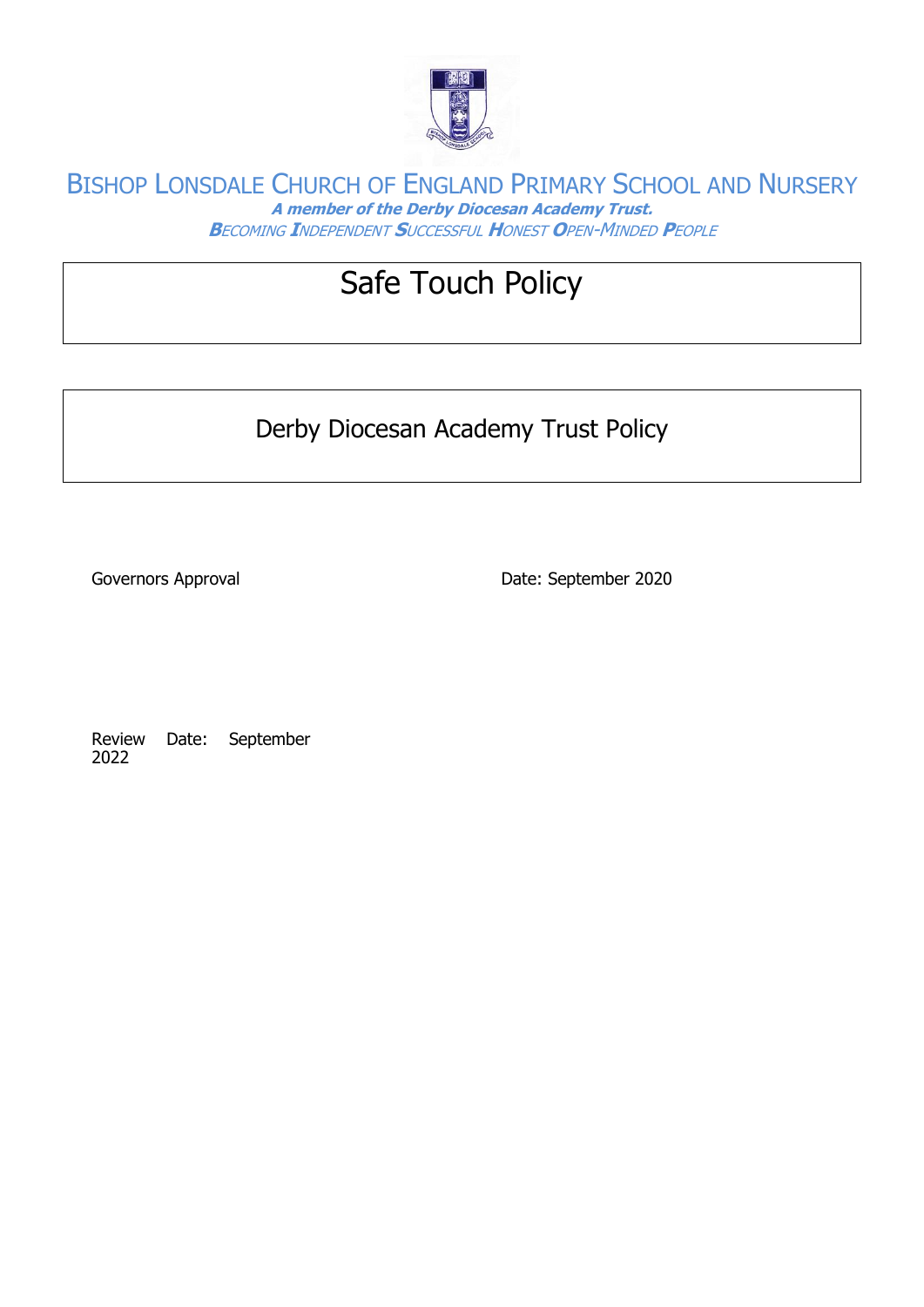

#### [Statement of intent](#page-2-0)

- 1. [Legal framework](#page-3-0)
- 2. [Roles and responsibilities](#page-3-1)
- 3. [What is safe touch?](#page-3-2)
- 4. [Types of safe touch](#page-4-0)
- 5. [Reasonable force](#page-5-0)
- 6. [Reporting inappropriate touch](#page-5-1)
- 7. [Training of staff](#page-6-0)
- 8. [Monitoring and review](#page-6-1)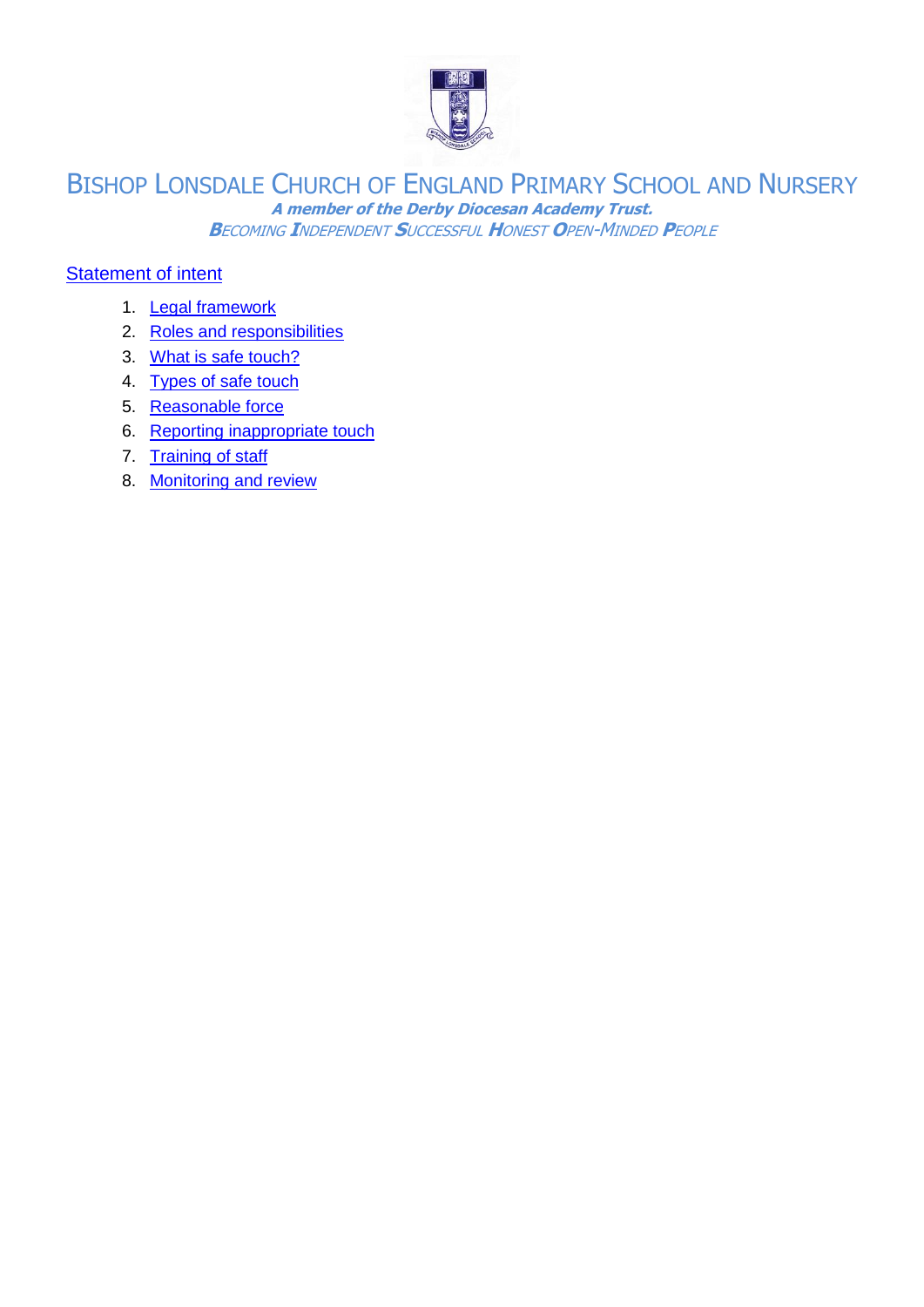

# **Statement of intent**

<span id="page-2-0"></span>At Bishop Lonsdale we understand that appropriate relationships between staff and pupils are paramount to promoting the safeguarding of children at our school.

The DfE's guidance document, 'Use of reasonable force in schools', which was published in 2013, makes clear that there are occasions when physical contact with a pupil, other than reasonable force, is appropriate and necessary.

This Safe Touch Policy has been created with the aim of ensuring that all members of staff are aware of their responsibilities in terms of appropriate and inappropriate touch when involving pupils.

All children are entitled to receive an education in an environment where they feel safe, secure and respected. The school will dedicate itself to ensuring that no pupils feel threatened or disrespected, in terms of physical contact between themselves or a member of staff.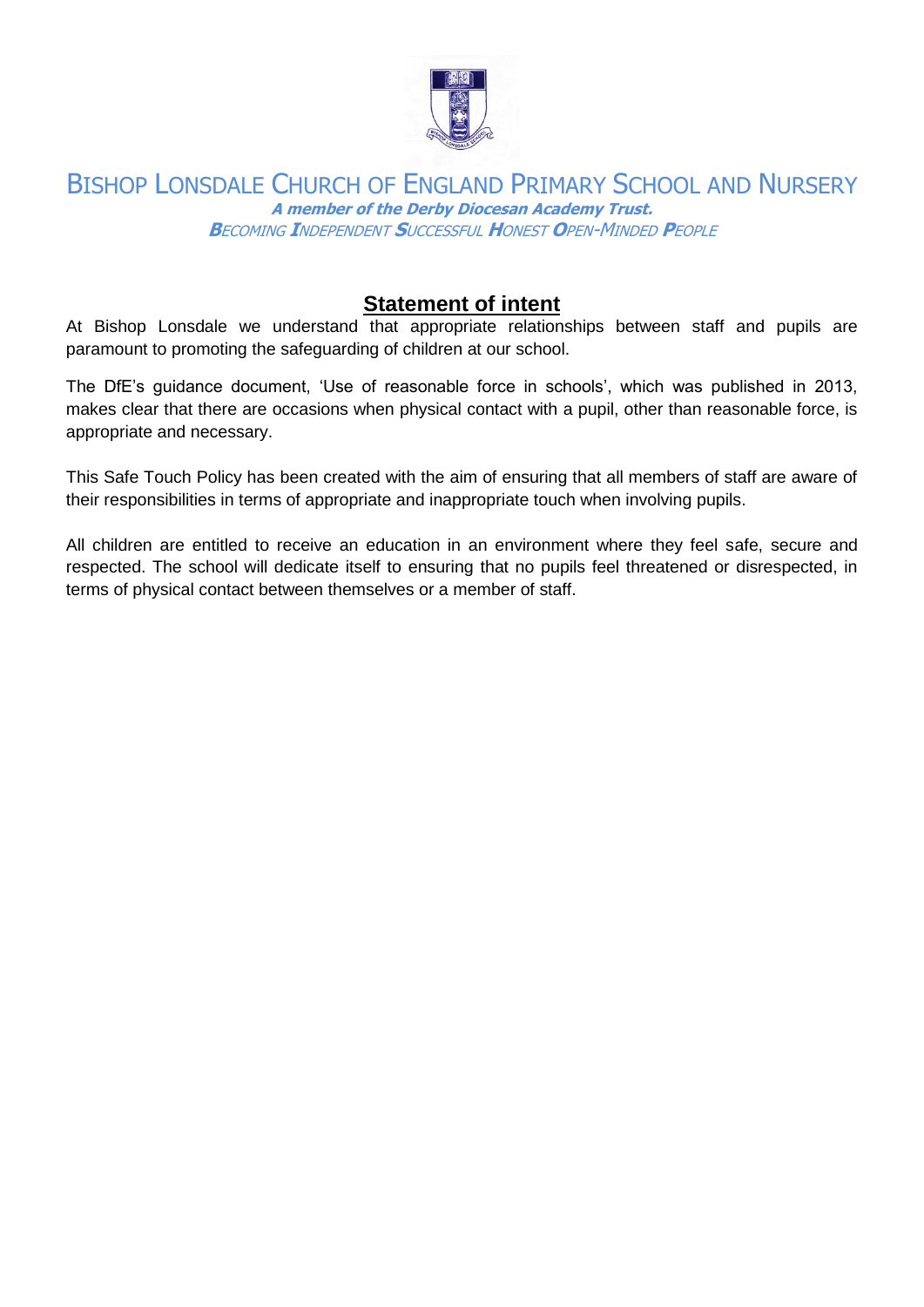

# <span id="page-3-0"></span>**1. Legal framework**

- 1.1. This policy has due regard to the following legislation, including, but not limited to:
	- The Children Act 1989
	- Equality Act 2010
	- 1.2. This policy will also have due regard to the following guidance:
		- DfF 'Use of reasonable force in schools' 2013
		- DfE 'Working together to safeguard children' 2015
- 1.3. The school will implement this policy in conjunction with our Child Protection and Safeguarding Policy, Health and Safety Policy, Behaviour Policy and Equality Policy.

## <span id="page-3-1"></span>**2. Roles and responsibilities**

- 2.1. All members of staff at our school have a duty of care towards pupils, and must be aware of the boundaries involving physical contact.
- 2.2. The headteacher is responsible for conducting annual safeguarding training for all members of staff and ensuring that they are aware of their responsibilities, in line with the school's Child Protection and Safeguarding Policy.
- 2.3. The headteacher is responsible for ensuring that all staff engage in safe touch with pupils, and only where absolutely necessary.
- 2.4. All members of staff are responsible for ensuring that no pupil feels threatened or unsafe at our school as a result of inappropriate touch.
- 2.5. All members of staff have a responsibility to report any instances of inappropriate touch to the headteacher.
- 2.6. The headteacher is responsible for communicating with parents/carers and ensuring that they are aware of this policy.
- 2.7. The school has a responsibility for ensuring that they create and promote a culture in which pupils' wishes and feelings are respected.

## <span id="page-3-2"></span>**3. What is safe touch?**

- 3.1. For the purpose of this policy, "safe touch" is defined as physical contact that, if otherwise avoided, would be inhumane, unkind and potentially emotionally or physically damaging for the pupil.
- 3.2. Safe touch should never be invasive, humiliating or flirtatious.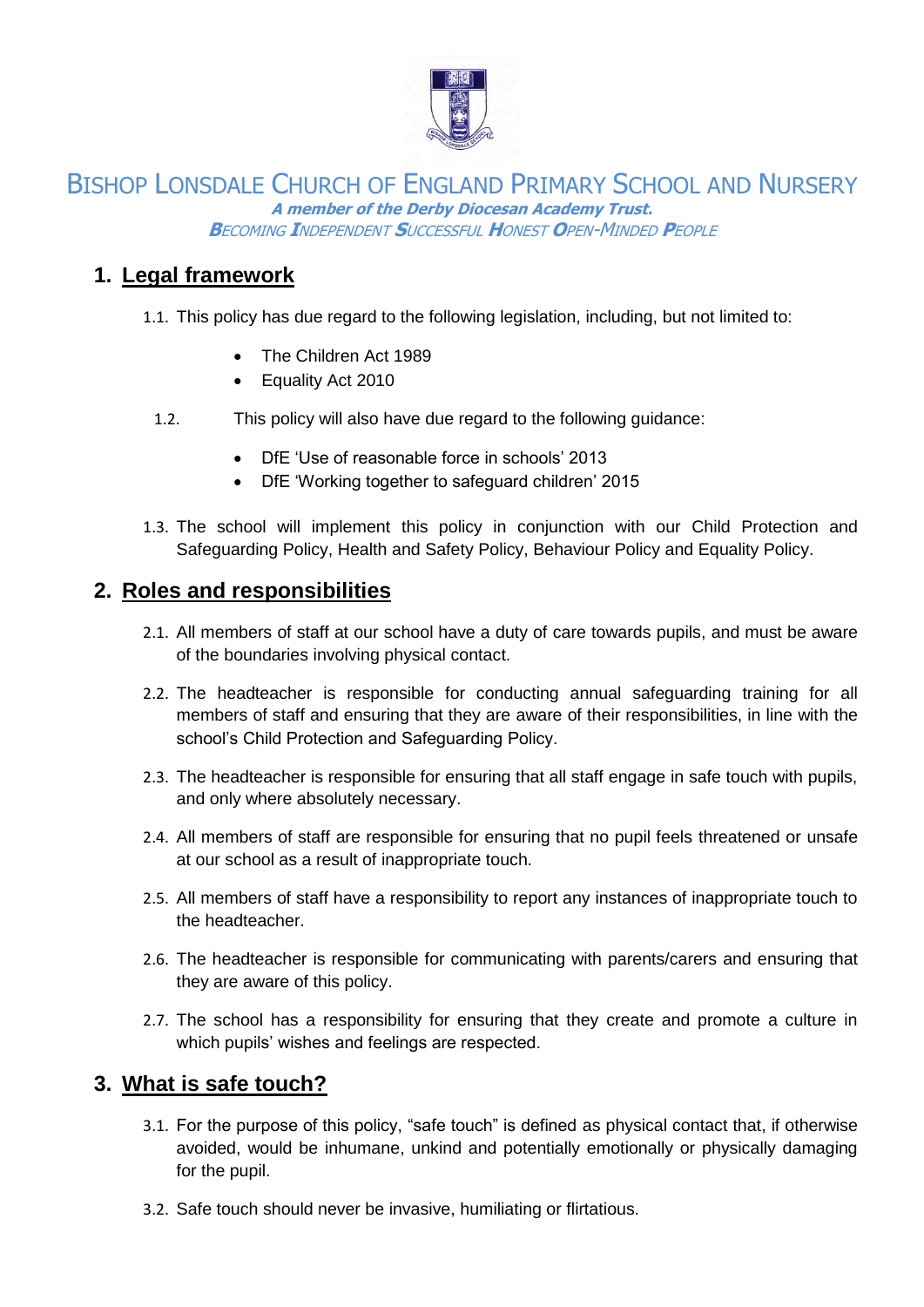

- 3.3. The school understands that the following examples are instances of safe touch which may occur between staff and pupils:
	- Comforting an upset or distressed pupil
	- Congratulating or praising a pupil
	- Holding the hand of a pupil to guide them, such as when crossing a road or walking to assembly
	- Giving first aid to a pupil
	- Demonstrating exercises or techniques during PE lessons, administering medicine or when using musical instruments<sup>1</sup>

## <span id="page-4-0"></span>**4. Types of safe touch**

- 4.1. The school understands that certain types of physical contact between staff and pupils are inappropriate, such as tickling, some instances of hugging, lap-sitting and holding hands.
- 4.2. The school recognises that the only appropriate places to touch pupils are on the shoulders, arms and back.
- 4.3. The school places the following restrictions on hugging:
	- At our school we encourage staff using touch for reward or comfort to use the 'schoolhug', rather than an embrace.
	- The school-hug is a sideways hug whereby the member of staff places their hands on the pupil's shoulders.
	- This type of hug prevents the pupil from turning themselves towards the member of staff and thus engaging in a 'front' embrace, which the school would deem inappropriate.
- 4.4. The school places the following restrictions on holding hands:
	- At our school we understand that there are times when a member of staff will need to hold a pupil's hand, either to guide them or to prevent them from being physically harmed.

l

<sup>1</sup> DfE (2013) 'Use of reasonable force in schools', p.8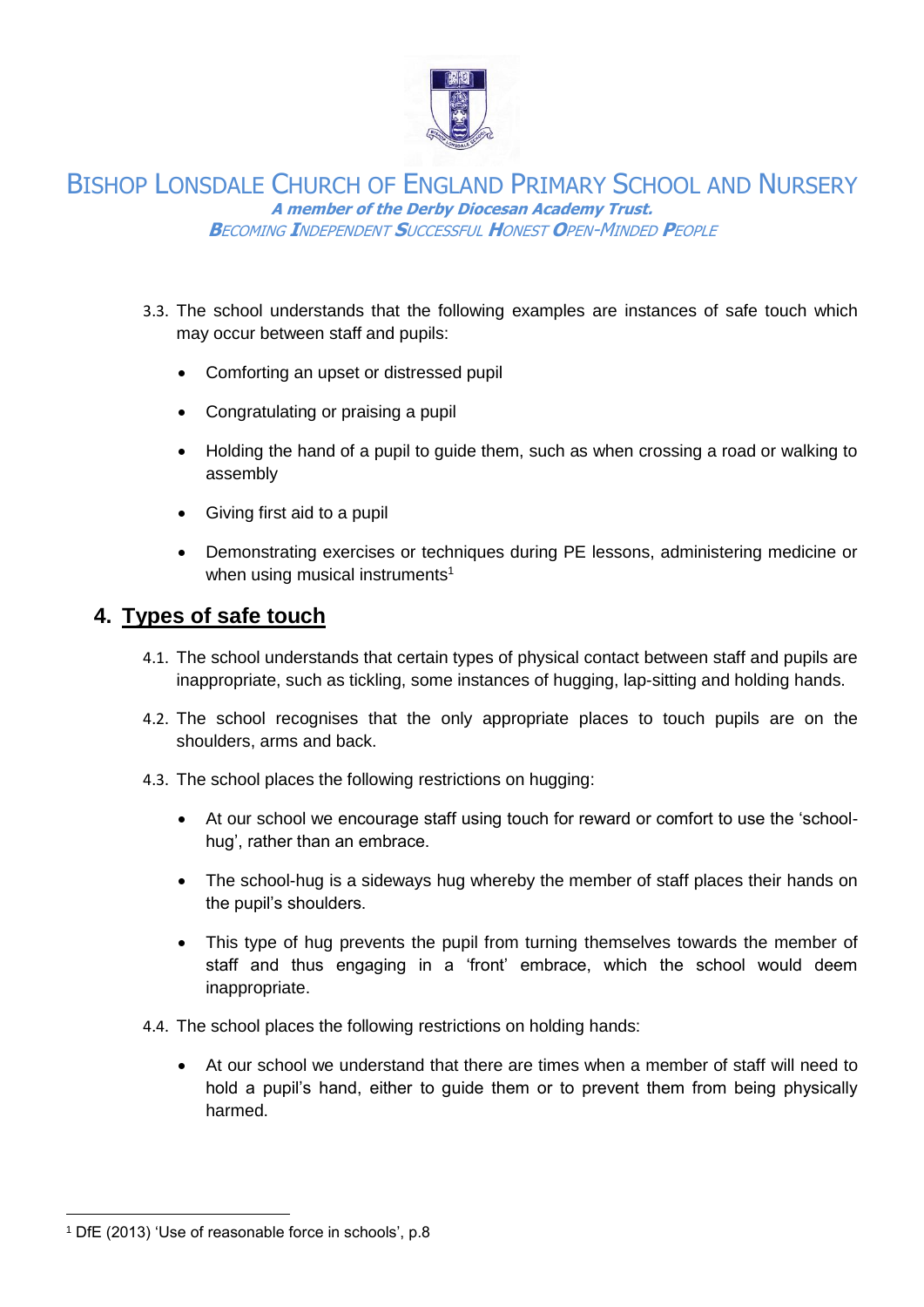

- 4.5. The school understands that pupils are not always aware of the boundaries between staff and pupils and thus may try to engage in physical contact such as lap-sitting or inappropriate hand-holding and hugging.
- 4.6. Should a pupil try to engage in any inappropriate physical contact, the member of staff must try to guide the pupil to engage more appropriately.
- 4.7. If a member of staff attempts to use one of the safe methods of touch and a pupil is unhappy with this, the member of staff will retract immediately in order to respect the pupil's wishes.

# <span id="page-5-0"></span>**5. Reasonable force**

- 5.1. The school understands that there are times when members of staff must provide physical intervention whereby a child presents danger to themselves or others.
- 5.2. All staff have the legal power to use reasonable force. In these instances, staff must always explain the reasons for their actions to the pupil and why it was necessary.
- 5.3. Reasonable force may be required in order to control or restrain a pupil in extreme circumstances, such as needing to guide a pupil to safety.
- 5.4. At all times, members of staff must ensure they use reasonable force in such a way as to avoid any injury to the pupil, but the school recognises that in some extreme cases, such as immediate intervention to prevent worse physical injury, this may not be possible.
- 5.5. The school is able to use reasonable force in situations when:
	- Disruptive children must be removed from the classroom, and have previously refused to.
	- Members of staff need to control disruptive pupils on school trips, or similar.
	- Members of staff must prevent a pupil from leaving a classroom when doing so would lead to a risk of their safety.
	- A pupil is attacking a member of staff or another pupil.
	- A pupil is at serious risk of harming themselves and a member of staff must intervene to prevent this. (DfE, p.5)
- 5.6. Any occurrences of the use of reasonable force will be reported to the headteacher, who will keep a written record of this and communicate it to the pupil's parents/carers.

# <span id="page-5-1"></span>**6. Reporting inappropriate touch**